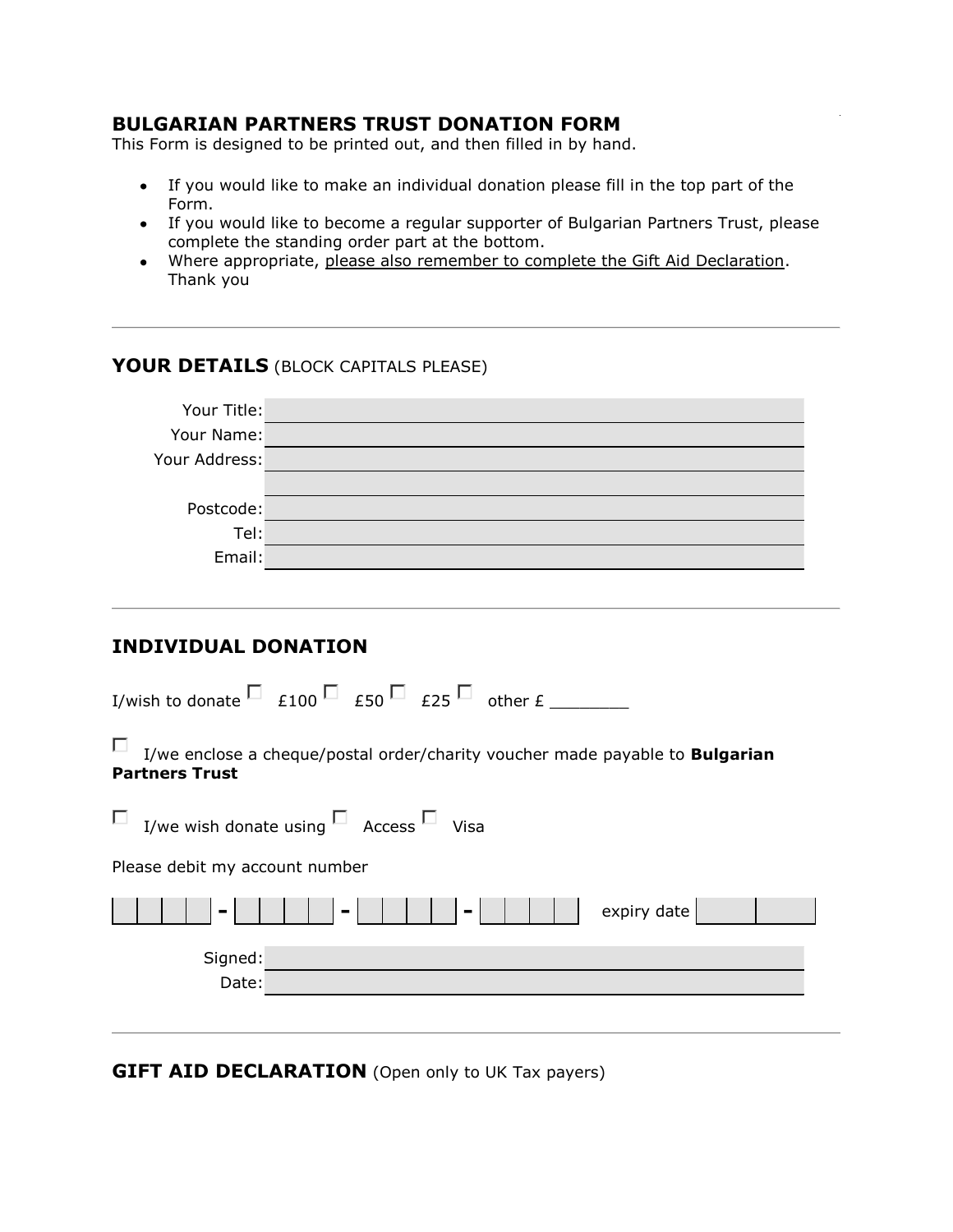I wish that Bulgarian Partners Trust treat as Gift Aid donations

П the enclosed donation of £

П the donation(s) of  $E$  \_\_\_\_\_ which I made on  $-$  /  $-$  /  $-$ 

П all donations I make from the date of this declaration, until I notify you otherwise

П all donations I have made since 6th April 2000, and all donations I make from the date of this declaration, until I notify you otherwise

I confirm that I have paid UK Income Tax and/or Capital Gains Tax at least equal to the tax that Bulgarian Partners Trust will reclaim on this donation.

| Signed: |  |
|---------|--|
| Date:   |  |

#### **STANDING ORDER FORM**

If you would like to become a regular supporter of Bulgarian Partners Trust, please complete this standing order form.

| To                 |  |
|--------------------|--|
| <b>Bank Name:</b>  |  |
| <b>Bank Name:</b>  |  |
| Full Bank Address: |  |
|                    |  |
| Postcode:          |  |

Please make the payments detailed below debiting my/our account until further notice.

Sort Code



(YOUR BANK SORT CODE IS ON THE TOP RIGHT HAND CORNER OF YOUR CHEQUE)

#### A/C Number



(YOUR BANK ACCOUNT NO. IS THE THIRD FROM THE LEFT OF THE 3 BOTTOM NUMBERS)

A/C Name:

Please pay Bulgarian Partners - Trust, Account number 00010417, Sortcode 40-52-40, Bank: Charities Aid Foundation, Cafcash Ltd, Kings Hill, West Malling, Kent, ME19 4TA